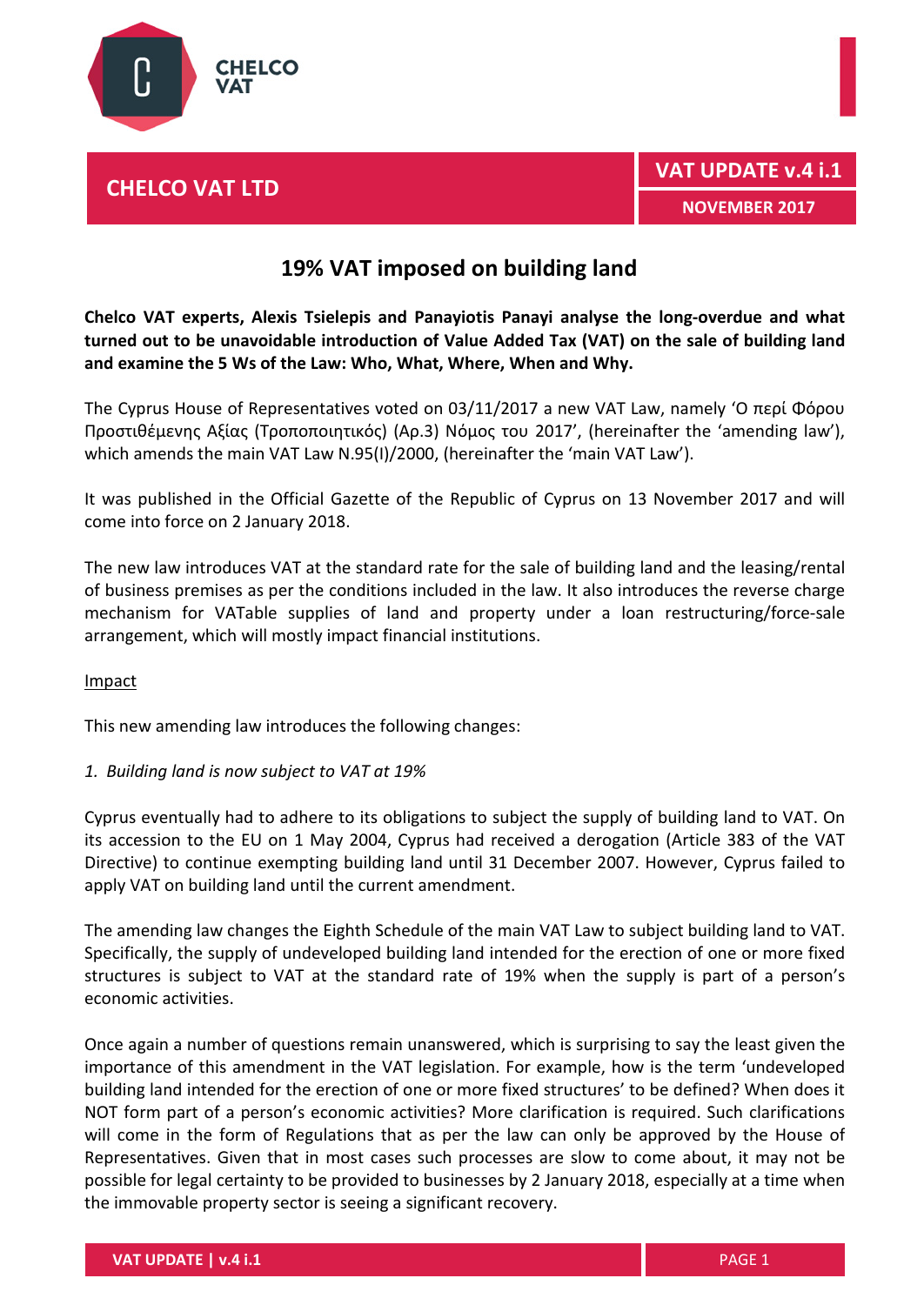### *2. Leasing of commercial property for business purposes is now subject to VAT at 19%*

Cyprus finally makes use of the option-to-tax afforded in Article 137(1)(d) of the VAT Directive, although rather bizarrely, it is an opt-out rather than an opt-in mechanism being introduced in the legislation.

Specifically, the amending law impacts the Eighth Schedule of the main VAT Law. It constitutes the rental/leasing of business premises (i.e. all properties other than residential properties) subject to VAT at the standard rate of 19% when it is a B2B transaction and the recipient is engaged in taxable activities.

The lessor will have the right to elect for such transactions to continue to be exempt under a procedure to be notified by the Commissioner but if this right is exercised it cannot be retracted at a later stage.

This provision is in force for agreements signed as of 13 November 2017, date on which the amending law was published to the Gazette. Only leases or rents entered into on or after the 13 November 2017 are affected.

This provision raises a number of questions which are not addressed in the main legislation, such as how the term 'engaged in taxable activities' is to be defined, who has the responsibility of auditing whether the recipient is engaged solely in taxable activities, what happens in cases where the activities include in a year exempt transactions without the right of deduction, and many other questions. We understand the Commissioner of Taxation is working on a Circular that will address many of these points. We urge the Commissioner to quickly release the Circular as the law is now already in force and without the clarifications no legal certainty can be attained by businesses.

## *3. VAT discharged under reverse charge in case of loan restructuring or forced transfer of property to lender*

This provision was enacted in order to facilitate the payment of VAT in cases where the taxpayer is no longer in a sustainable financial position, with a bank having to take possession of the property which was held as a guarantee against the loans provided. In such cases, the bank would not effect a payment to the taxpayer but take ownership of the property. The taxpayer would still be supplying property to the bank and have to discharge VAT where this was due, but clearly would not be in a position to pay any VAT. For this purpose, the obligation to discharge the VAT in such situations is transferred to the recipient (being the bank), through this provision.

Specifically, the amending law introduces article 11D to the main VAT Law which imposes the reverse charge mechanism for transactions whereby ownership of new buildings or land subject to VAT, is transferred from the borrower to the lender as part of a loan restructuring or under forced transfer conditions. The provisions enacted go beyond what is permissible by the VAT Directive which through Article 199(1)(g) only permits the use of the reverse charge on the supply of immovable property sold by a judgment debtor in a compulsory sale procedure. However, the provisions are considered beneficial under the current climate that has seen the banking sector come through one of the worst periods in its history, following the 2013 banking crisis imposed on Cyprus by the EU.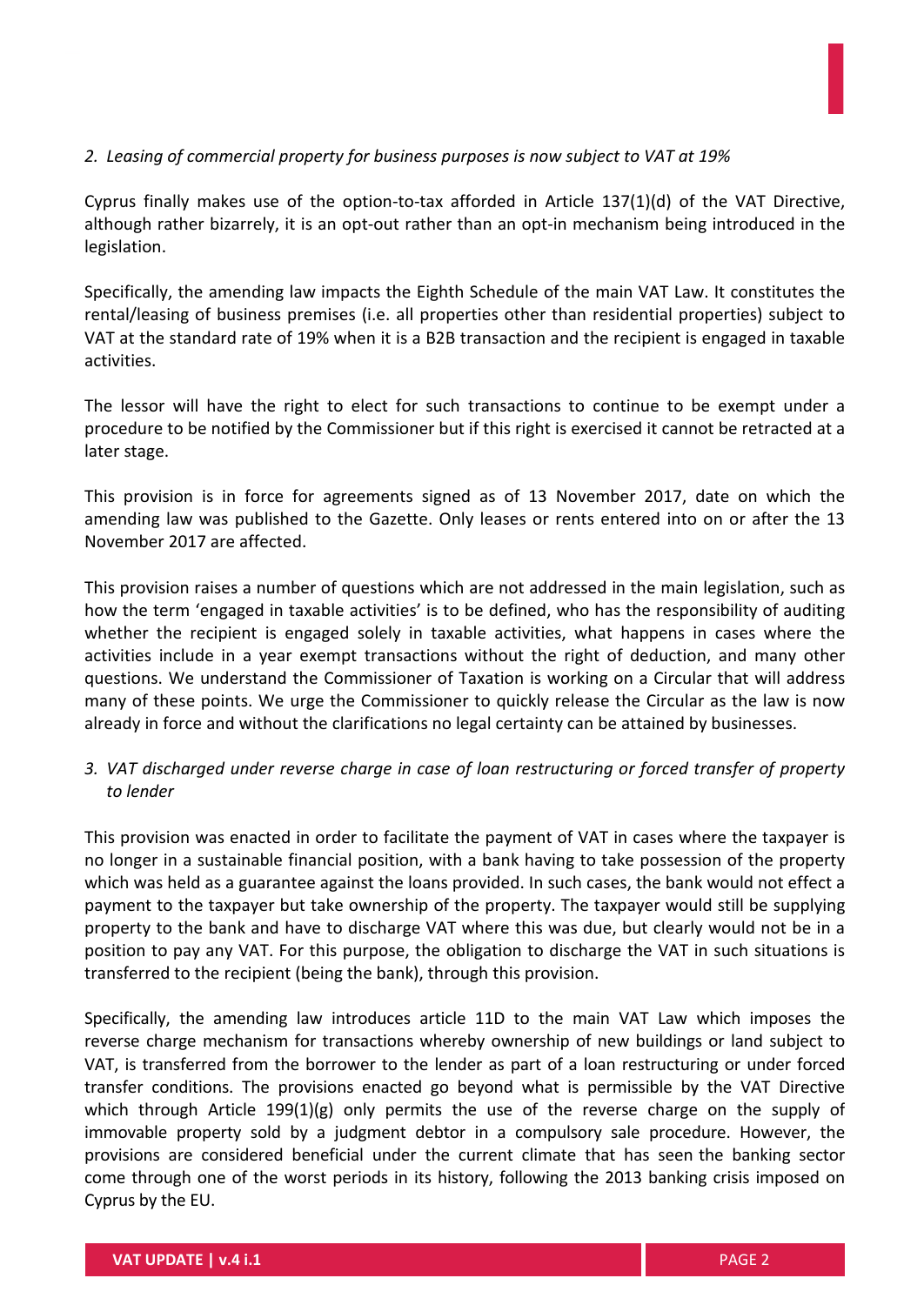The conditions for new article 11D to apply are:

- a. Taxable person supplies goods to recipient;
- b. Goods fall under the scope of para.(1) of article 11D (i.e. new buildings, building land intended for erection of one or more fixed structures);
- c. Recipient at the time of the supply is a taxable person acquiring the goods as part of its taxable activities.

When the above conditions are met, the recipient of the goods is obliged to apply the reverse charge mechanism and discharge the VAT due on the transaction as if it was its own supply. Always bear in mind that reverse charge is not an option but a downright obligation that determines which party discharges the VAT for a specific transaction.

This provision will come in force as of 2 January 2018 and will remain in force for a limited period of time, currently being until 31 December 2019.

#### Pending Issues

The VAT Authorities are expected to issue guidance soon to confirm various specifics and procedures of the new law. For example some of the questions to be answered are:

- How do we define when a seller is acting as a taxable person or not when selling land (i.e. one off sale of a building plot by an individual will be treated as economic activity and be subject to VAT?)?
- How do we define non-developed building land?
- How do we prove intention of use for the land to be sold/purchased?
- What will be the procedure to elect to exempt rental income? What will be the case until such a procedure is put in place? Will a business be forced to VAT register and apply VAT until such an election is duly notified/approved by the Authorities?
- How does the landlord know and confirm whether their tenant engages in taxable activities? What is the responsibility of each party and what happens in case the activities of the tenant change in the future?
- What happens to the input VAT incurred for properties that will now be rented out and the rent will be VATable? Will the current rules for recovery of input VAT prior to registration apply (i.e. 6 months for services, 3 years for goods)?

As the property development and management industries are huge contributors to the Cyprus economy, the ripple effects of this new amendment to the VAT Law will surely impact many businesses and investments across the island. Although, there are still things that need to be confirmed and details to be ironed out, we have a good picture of what will happen and we can start assessing the potential impact on your business.

Make sure you get your VAT right before the Authorities do it for you, to avoid unnecessary penalties, costs and administrative burden. Chelco VAT is here to help.